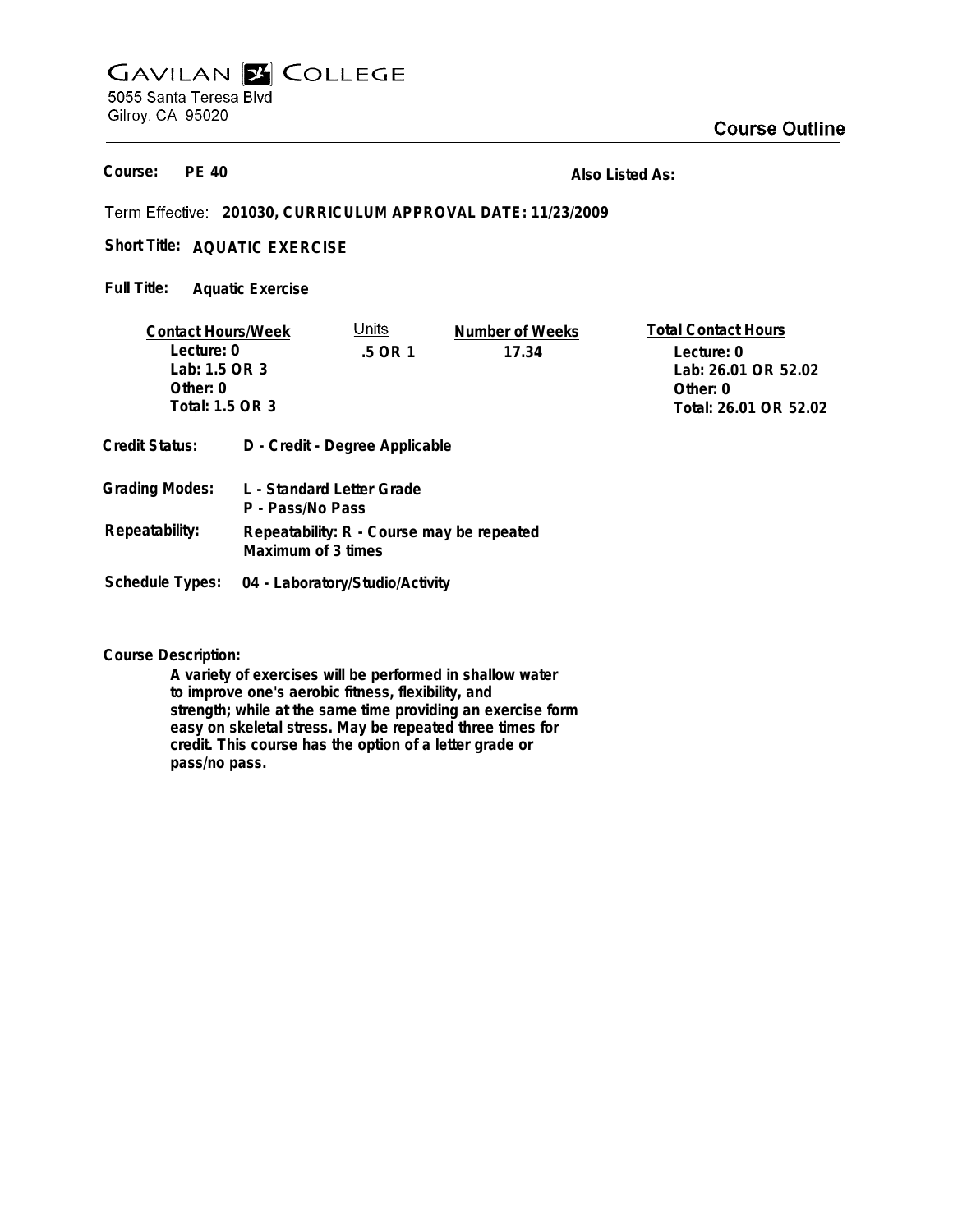**ARTICULATION and CERTIFICATE INFORMATION Associate Degree: GAV E1, effective 200530 CSU GE: CSU E1, effective 200530 IGETC: CSU TRANSFER: Transferable CSU, effective 200530 UC TRANSFER: Transferable UC, effective 200530 PREREQUISITES:**

# **COREQUISITES:**

**STUDENT LEARNING OUTCOMES: 1. The student will demonstrate four upper body and four lower body exercises designed for improving muscular strength and/or muscular endurance. Measure: performance based ILO: 7, 2 GE-LO: E1**

**2. The student will demonstrate four upper body and four lower body exercises designed for improving flexibility. Measure: performance based ILO: 7, 2 GE-LO: E1**

**3. The student will calculate, monitor, and chart their THR. Measure: pre and post testing ILO: 2, 7, 6, 1 GE-LO: E1, E3, A1**

## **TOPICS AND SCOPE:**

**Curriculum Approval Date: 11/23/2009**

**4.5 - 9 Hours**

**Introduction to class, including course syllabus, grading, and safety requirements. Determine aerobic fitness level and teach warm-up routine. Discuss the benefits derived from exercise. Demonstrate two flexibility and two muscular strength and/or muscular endurance aquatic exercises, such as wall walk, deck push ups, jumping jacks, and line hopping. Provide information on training at your THR. Teach power walking. Continue exercises. SPO: Students will participate in pre-testing to determine their aerobic fitness level. They will perform a warm-up routine. The students will demonstrate a flexibility and a muscular strength and/or muscular endurance training aquatic exercise. They will explain how to calculate their target heart rate.**

## **6 - 12 Hours**

**Warm-up, including power walking. Check THR. Introduce additional flexibility and muscular strength and/or muscular endurance training exercises. This may include cross country skiing, can-can, lunges, and high knee. Continue exercise routines presented in earlier classes.**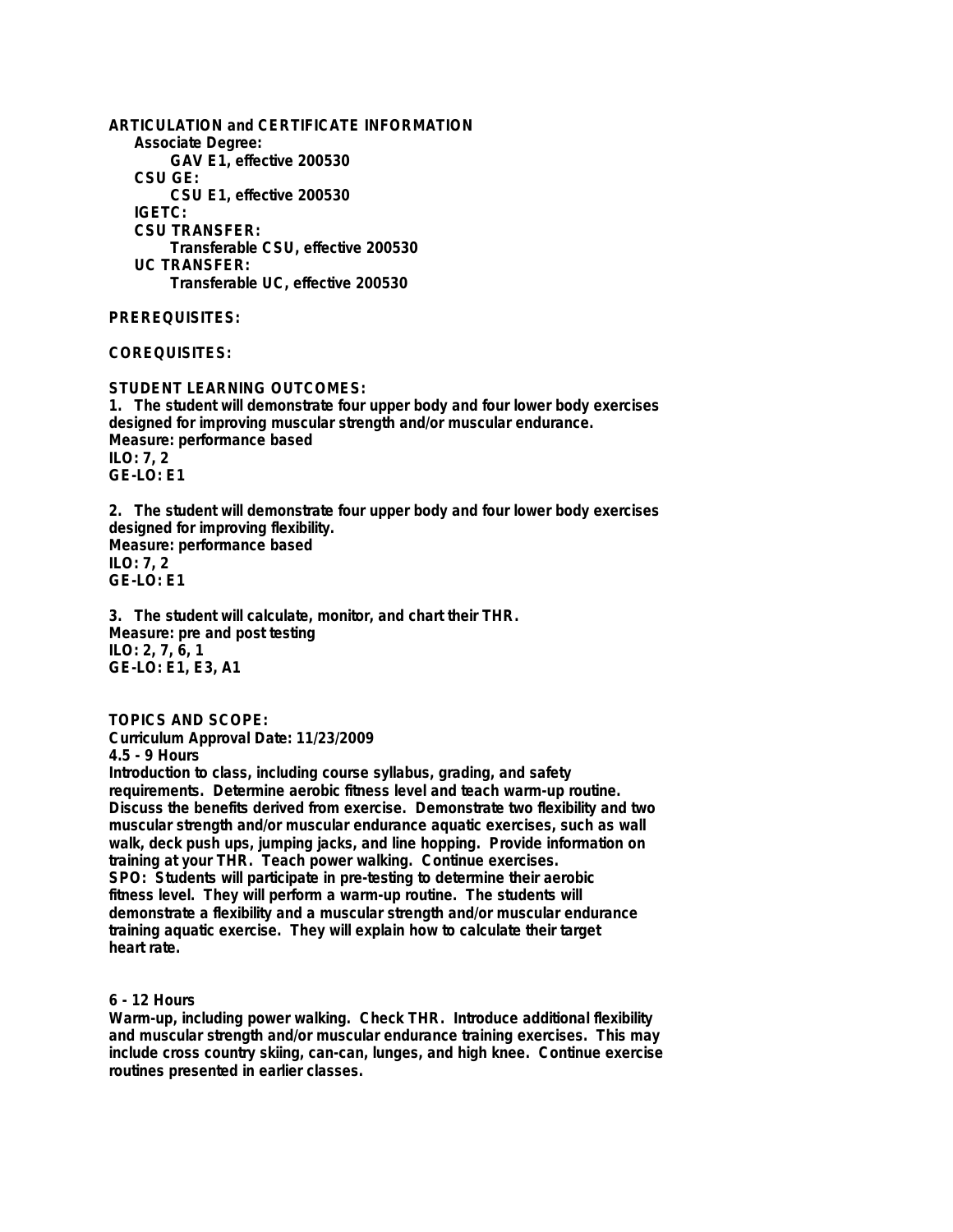**SPO: Students will demonstrate the proper technique for the exercises presented. They will participate in class work outs and monitor their THR.**

## **7.5 - 15 Hours**

**Warm-up. Add additional aquatic exercises to improve flexibility and muscluar strength and/or muscular endurance. The speed at which power walking is performed should be increased and the number of repetitions each exercise is performed should be increased.**

**SPO: Students will apply the techniques learned into the class work outs. They will demonstrate a variety of flexibility and muscular strength and/or muscular endurance exercises.**

## **7.5 - 15 Hours**

**Warm-up, including power walking. Continue exercise program. Introduce new aquatic exercises as needed to challenge students. Add the use of any training aids available, such as kick boards, leg floats, hand weights, etc.**

**SPO: Students will demonstrate any new exercises that are introduced. They will utilize training aids in class work outs.**

**2 Hours Final. Post-testing.**

**Note:**

**Students who repeat the class will have the opportunity to learn additional exercises designed for improving their flexibility and muscular strength and/or muscular endurance. They can also improve their fitness level by increasing the number of repetitions of each exercise and increasing their working heart rate.**

**METHODS OF INSTRUCTION: Demonstration, small groups, discussion METHODS OF EVALUATION: This is a degree-applicable course, but substantial writing assignments are NOT appropriate, because the course primarily: Involves skill demonstrations or problem solving The problem-solving assignments required: Other: Calculate target heart rate. The types of skill demonstrations required: Performance exams The types of objective examinations used in the course: None Other category: Class participation required. The basis for assigning students grades in the course:** Writing assignments: 0% - 0%<br>Problem-solving demonstrations: 5% - 10% **Problem-solving demonstrations: Skill demonstrations: 30% - 50% Objective examinations: 0% - 0% Other methods of evaluation:** 

**REPRESENTATIVE TEXTBOOKS:**